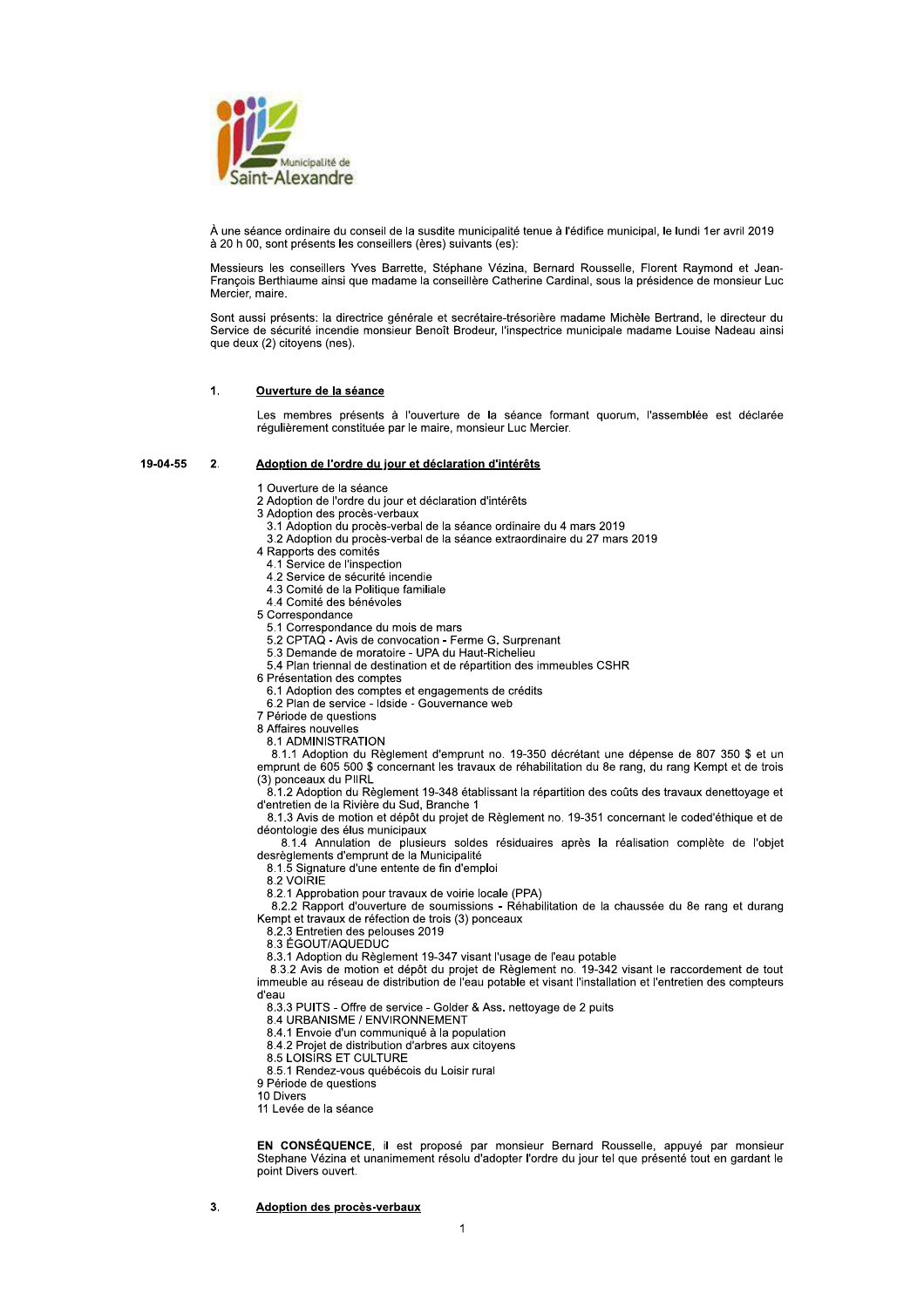19-04-56 Adoption du procès-verbal de la séance ordinaire du 4 mars 2019

> CONSIDÉRANT QUE le procès-verbal a été transmis aux membres du conseil dans les délais prescrits pour qu'ils en fassent lecture;

> CONSIDÉRANT QUE les membres du conseil ont individuellement pris connaissance du procèsverbal de la séance ordinaire du 4 mars 2019;

**CONSIDÉRANT QUE** ceux-ci renoncent à la lecture du procès-verbal;

EN CONSÉQUENCE, il est proposé par monsieur Yves Barrette, appuyé par monsieur Stéphane Vézina et unaniemement résolu d'adopter le procès-verbal de la séance ordinaire du 4 mars 2019 tel que rédigé.

#### 19-04-57 Adoption du procès-verbal de la séance extraordinaire du 27 mars 2019

CONSIDÉRANT QUE monsieur le maire a fait la lecture du procès-verbal;

EN CONSÉQUENCE, il est proposé par monsieur Florent Raymond, appuyé par monsieur Bernard Rousselle et unaniemement résolu d'adopter le procès-verbal de la séance extraordinaire du 27 mars 2019 tel que lu et rédigé.

#### 4. Rapports des comités

# Service de l'inspection

#### 19-04-58 Autorisation de dépense pour l'achat de Sulfate ferrique

Il est proposé par monsieur Yves Barrette, appuyé par monsieur Florent Raymond et unanimement résolu d'accepter l'offre de service pour l'achat de sulfate ferrique, au montant de 6 870 \$ taxes en sus.

#### 19-04-59 Autorisation de dépense pour l'acquisition d'une remorque

Il est proposé par monsieur Jean-François Berthiaume, appuyé par monsieur Bernard Rousselle et unanimement résolu d'autoriser la dépense pour l'acquisition d'une remorque pour le service des travaux publics, pour un coût à l'intérieur du budget autorisé de 9 000,00 \$.

#### 19-04-60 Demande de creusage de fossé vis-à-vis le 1073 chemin de la Grande-Ligne

Il est proposé par monsieur Yves Barrette, appuyé par monsieur Jean-François Berthiaume et<br>unanimement résolu de transmettre une demande au Ministère des Transports du Québec afin qu'il procède au creusage du fossé vis-à-vis le 1073 chemin de la Grande-Ligne.

## Service de sécurité incendie

Monsieur Benoît Brodeur présente son rapport du mois de mars 2019 représentant les sorties suivantes :

- 2 appels fausses alarmes incendie
- 1 appel premiers répondants  $\Delta$

Il nous fait part également :

· Il fera l'étude de l'entente de service soumise par Saint-Sébastien.

# Centre d'entraide régionale d'Henryville

Monsieur Rousselle remercie la municipalité au nom du Centre d'entraide régional d'Henryville pour la salle du Pavillon qui a servie pour le dîner des bénévoles des cinq municipalités participantes. Il demandera que le rapport annuel soit acheminé à la municipalité.

# Comité de la Politique familiale

Le Comité de la Politique familiale recommande les 3 conférences suivantes:

Acti-forme Attachements à l'enfant par Stéphane Paradis La nutrition par M. Robillard

# Comité des bénévoles

La soirée de bénévoles a été un succès un post mortem se tiendra dans les prochains jours.

#### 19-04-61 **Transmission de remerciements**

Il est proposé par monsieur Jean-François Berthiaume, appuyé par madame Catherine Cardinal et unanimement résolu de transmettre de la part du Conseil une lettre de remerciements et de félicitations à madame Anne Tremblay, coordonnatrice pour son excellent travail et le succès de la soirée des bénévoles.

#### 5. Correspondance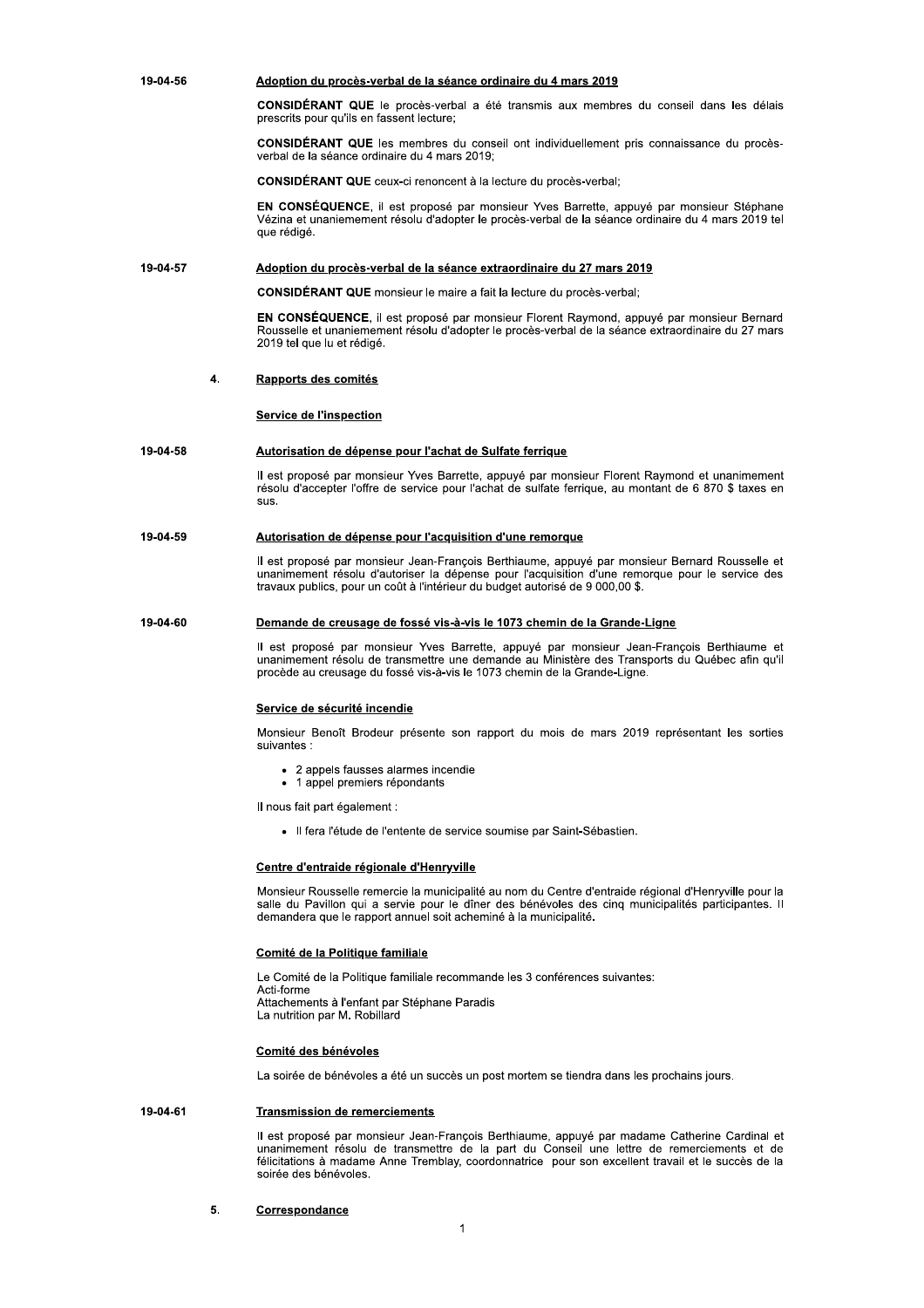|          | Correspondance du mois de mars                                                                                                                                                                                                                                                                                                                                                                                                                                                                                                |  |
|----------|-------------------------------------------------------------------------------------------------------------------------------------------------------------------------------------------------------------------------------------------------------------------------------------------------------------------------------------------------------------------------------------------------------------------------------------------------------------------------------------------------------------------------------|--|
| 19-04-62 | Collation des grades de la Polyvalente Marcel-Landry                                                                                                                                                                                                                                                                                                                                                                                                                                                                          |  |
|          | Il est proposé par monsieur Jean-François Berthiaume, appuyée par monsieur Stéphane<br>Vézina et unanimement résolu de contribuer à la Collation des grades 2019 de la Polyvalente<br>Marcel-Landry pour un montant de 250,00 \$.                                                                                                                                                                                                                                                                                             |  |
| 19-04-63 | Demande de moratoire - UPA du Haut-Richelieu                                                                                                                                                                                                                                                                                                                                                                                                                                                                                  |  |
|          | CONSIDERANT la réglementation provinciale sur les plaines inondables;                                                                                                                                                                                                                                                                                                                                                                                                                                                         |  |
|          | CONSIDERANT qu'une partie du territoire agricole de la MRC du Haut-Richelieu est considérée<br>comme étant dans une zone inondable 0-2 ans selon les cartes du ministère des Ressources<br>naturelles:                                                                                                                                                                                                                                                                                                                        |  |
|          | CONSIDERANT que techniquement être dans le territoire d'une zone inondable $0 - 2$ ans peut<br>causer des préjudices comme cela se fait présentement pour des producteurs de la région, car<br>certains agronomes ne leur donnent pas d'autorisation pour semer en 2019;                                                                                                                                                                                                                                                      |  |
|          | CONSIDERANT qu'il y a un potentiel de 830 hectares de terres dans la zone inondable de la MRC du<br>Haut-Richelieu;                                                                                                                                                                                                                                                                                                                                                                                                           |  |
|          | CONSIDERANT que des terres présentement situées dans la zone inondable 0-2 ans dans le Haut-<br>Richelieu sont extrêmement fertiles;                                                                                                                                                                                                                                                                                                                                                                                          |  |
|          | CONSIDERANT qu'il y a un important préjudice pouvant causer l'empêchement d'utiliser la zone<br>agricole à des fins de production à court et à moyen terme;                                                                                                                                                                                                                                                                                                                                                                   |  |
|          | CONSIDERANT que si les producteurs ne peuvent utiliser leurs terres à bon escient, celles-ci<br>n'auront plus la même valeur et les risques de dévaluation foncière priveront les municipalités de<br>revenus importants;                                                                                                                                                                                                                                                                                                     |  |
|          | EN CONSÉQUENCE,                                                                                                                                                                                                                                                                                                                                                                                                                                                                                                               |  |
|          | Il est proposé par monsieur Jean-François Berthiaume, appuyé par Florent Raymond et unanimement<br>résolu                                                                                                                                                                                                                                                                                                                                                                                                                     |  |
|          | d'appuyer la démarche du syndicat de l'UPA du Haut-Richelieu concernant le dossier des plaines<br>inondables auprès de la Fédération de l'UPA de la Montérégie afin :                                                                                                                                                                                                                                                                                                                                                         |  |
|          | • De faire pression auprès des instances gouvernementales afin de sensibiliser le<br>gouvernement du Québec sur les conséquences d'imposer des restrictions de culture dans la<br>zone inondable;<br>• De faire savoir au gouvernement de bien évaluer les conséquences de l'imposition d'une telle<br>réglementation sur le territoire inondable 0-2 ans;<br>De proposer au gouvernement de trouver des solutions à la pratique d'une agriculture durable<br>dans ladite zone particulièrement le long des voies navigables; |  |
| 19-04-64 | Plan triennal de destination et de répartition des immeubles CSHR                                                                                                                                                                                                                                                                                                                                                                                                                                                             |  |
|          | Il est proposé par monsieur Yves Barrette, appuyé par monsieur Stéphane Vézina et unanimement<br>résolu d'accepter le plan triennal de répartition et de destination des immeubles pour les années<br>2019-2020, 2020-2021 et 2021-2122 de l'école Saint-Alexandre.                                                                                                                                                                                                                                                           |  |
| 6.       | Présentation des comptes                                                                                                                                                                                                                                                                                                                                                                                                                                                                                                      |  |
| 19-04-65 | Adoption des comptes et engagements de crédits                                                                                                                                                                                                                                                                                                                                                                                                                                                                                |  |
|          | Il est proposé par monsieur Yves Barrette, appuyé par Jean-François Berthiaume et unanimement<br>résolu, d'autoriser les dépenses effectuées au cours du mois et d'accepter le paiement des comptes.<br>en ajoutant la facture d'Environex au montant de 240,30 \$ au total représentant les déboursés<br>suivants:                                                                                                                                                                                                           |  |
|          | Chèques fournisseurs<br>80032 à 80104<br>75 694,29 \$<br>pour<br>33266 A 3295<br>189 923,64 \$<br>Prélèvements automatiques<br>pour                                                                                                                                                                                                                                                                                                                                                                                           |  |
|          | 7313 à 7314<br>31 890,34 \$<br>Chèques salaires<br>pour<br>500 382 à 500 429                                                                                                                                                                                                                                                                                                                                                                                                                                                  |  |
|          | 3 857,79 \$<br>Assurance La Capitale<br>pour<br>MRC du Haut-Richelieu<br>18 380,10 \$<br>pour                                                                                                                                                                                                                                                                                                                                                                                                                                 |  |
|          | 380,17\$<br>Visa Desjardins<br>pour                                                                                                                                                                                                                                                                                                                                                                                                                                                                                           |  |
| 19-04-66 | Plan de service - Idside - Gouvernance web                                                                                                                                                                                                                                                                                                                                                                                                                                                                                    |  |
|          |                                                                                                                                                                                                                                                                                                                                                                                                                                                                                                                               |  |

II est proposé par monsieur Bernard Rousselle, appuyé pr monsieur Stéphane Vézina et unanimement résolu de renouveler le contrat avec Plan de vol - Idside - Gouvernance web jusqu'au 31 mars 2020 pour un total de frais annu

# <u>reriode de questions </u>

# **8.** Affaires nouvelles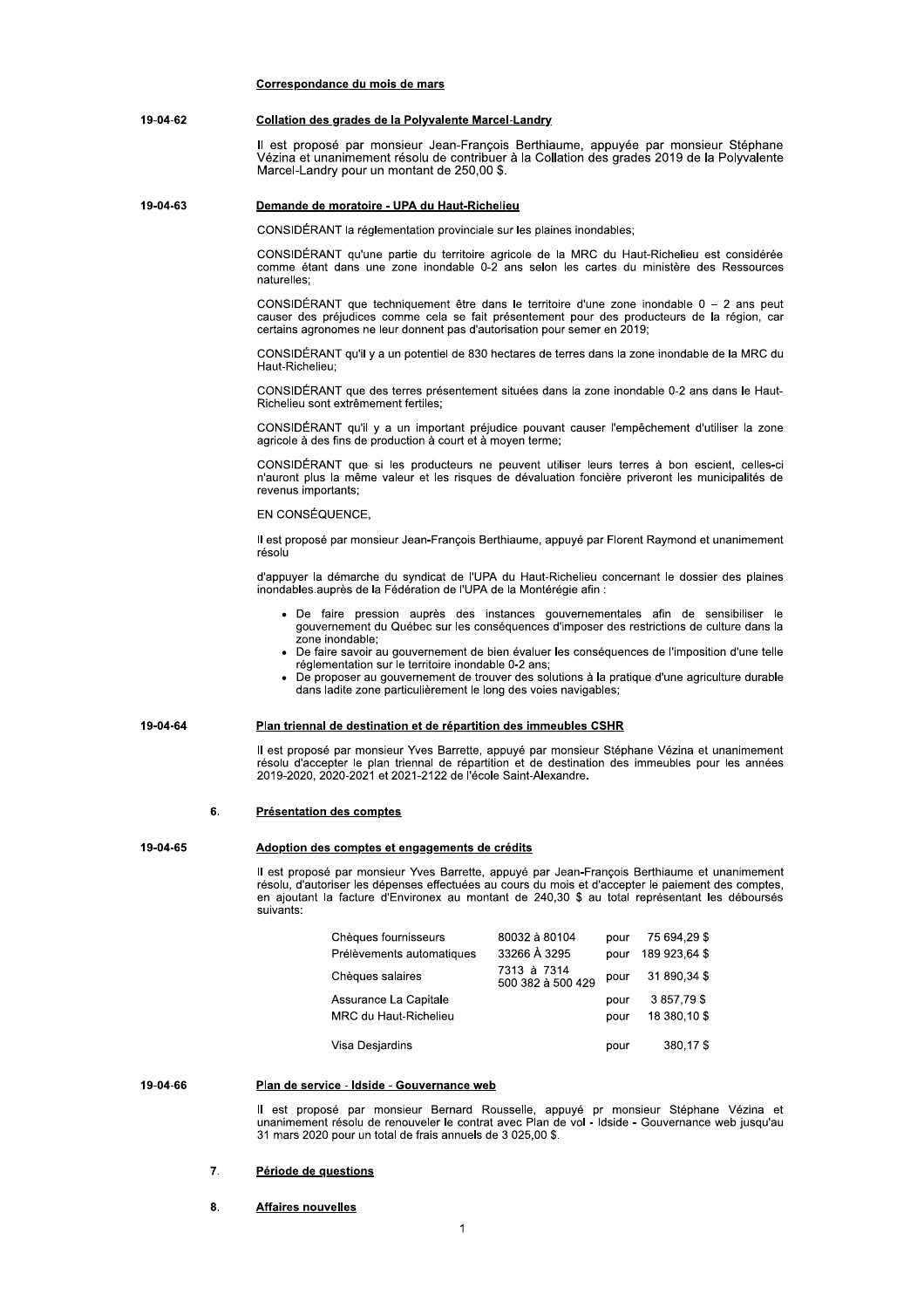# **ADMINISTRATION**

19-04-67 Adoption du Règlement d'emprunt 19-350 décrétant une dépense de 807 350 \$ et un emprunt de 605 500 \$ concernant les travaux de réhabilitation du 8e rang, du rang Kempt et de trois (3) ponceaux du PIIRL

> CONSIDÉRANT QUE l'avis de motion du présent règlement a été dûment donné lors de la séance du conseil tenue le 27 mars 2019;

CONSIDÉRANT QUE le projet de règlement a été présenté lors de cette même séance;

EN CONSÉQUENCE, il est proposé par monsieur Yves Barrette, appuyé par monsieur Florent Raymond et unanimement résolu que le règlement 19-350 intitulé « RÈGLEMENT NUMÉRO 19-350 DÉCRÉTANT UNE DÉPENSE DE 807 350 \$ ET UN EMPRUNT DE 605 500 \$ CONCERNANT LES TRAVAUX DE RÉHABILITATION DE LA CHAUSSÉE DU 8e RANG ET D'UNE PARTIE DU RANG KEMPT, TRONÇONS 13-1, 1-9 ET 1-10 ET LES TRAVAUX DE RÉFECTION DES PONCEAUX #150, #501 ET #502 DU PIIRL DE SAINT-ALEXANDRE » soit adopté et par ce règlement le Conseil décrète ce qui suit :

# **ARTICLE 1.**

Le préambule fait partie intégrante du présent règlement.

## **ARTICLE 2.**

Le conseil est autorisé à effectuer les travaux de réhabilitation de la chaussée du 8<sup>e</sup> rang et du rang Kempt et les travaux de réfection des navaux de renammanon de la chausse du o Tang et du rang<br>Kempt et les travaux de réfection des ponceaux, projet 2018-27-54 selon le devis F1730133-001 et<br>les plans préparés par monsieur F1730133-001 C001/C002/C003 en date du 14 février 2019, tel qu'il appert à l'estimation des coûts préliminaires F1730133 daté du 2 août 2018 incluant les frais, les taxes et les imprévus, lesquels font partie intégrante du présent règlement comme annexe « A ».

# ARTICLE 3

Le conseil est autorisé à dépenser une somme de 807 350 \$ pour les fins du présent règlement.

#### **ARTICI F4**

Aux fins d'acquitter les dépenses prévues par le présent règlement, le conseil est autorisé<br>d'emprunter une somme de 605 500 \$ sur une période de (20) vingt ans et d'affecter le surplus accumulé de la municipalité d'un montant de 201 850 \$.

### **ARTICLE 5.**

Pour pourvoir aux dépenses engagées relativement aux intérêts et au remboursement en capital des échéances annuelles de l'emprunt, il est par le présent règlement imposé et il sera prélevé,<br>annuellement, durant le terme de l'emprunt, il est par le présent règlement imposé et il sera prélevé,<br>annuellement, durant le te de la municipalité, une taxe spéciale à un taux suffisant d'après leur valeur telle qu'elle apparaît au rôle d'évaluation en vigueur chaque année.

# **ARTICLE 6.**

S'il advient que le montant d'une affectation autorisée par le présent règlement est plus élevé que le montant effectivement dépensé en rapport avec cette affectation, le conseil est autorisé à faire emploi de cet excédent pour payer toute autre dépense décrétée par le présent règlement et pour laquelle l'affectation s'avérerait insuffisante.

# **ARTICLE 7.**

Le conseil affecte, à la réduction de l'emprunt décrété par le présent règlement toute contribution ou subvention pouvant lui être versée pour le paiement d'une partie ou de la totalité de la dépense décrétée par le présent règlement.

Le conseil affecte également, au paiement d'une partie ou de la totalité du service de dette, toute subvention payable sur plusieurs années. Le terme de remboursement de l'emprunt correspondant au montant de la subvention sera ajusté automatiquement à la période fixée pour le versement de la subvention

### **ARTICLE 8.**

Le présent règlement entre en vigueur conformément à la loi.

19-04-68 Adoption du Règlement 19-348 établissant la répartition des coûts des travaux de nettoyage et d'entretien de la Rivière du Sud, Branche 1

CONSIDÉRANT l'exécution des travaux de nettoyage et d'entretien de la Rivière du Sud, Branche 1;

CONSIDÉRANT QUE la répartition des coûts doit être effectuée par la municipalité de Saint-Alexandre:

CONSIDÉRANT QU'UN avis de motion a été donné et un projet du présent règlement a été déposé lors de la séance ordinaire du 4 mars 2019:

EN CONSÉQUENCE, il est proposé par monsieur Bernard Rousselle, appuyé par monsieur Yves Barrette et unanimement résolu que le règlement se lit comme suit :

### **ARTICLE 1.**

Le préambule fait partie intégrante du présent règlement.

**ARTICLE 2.**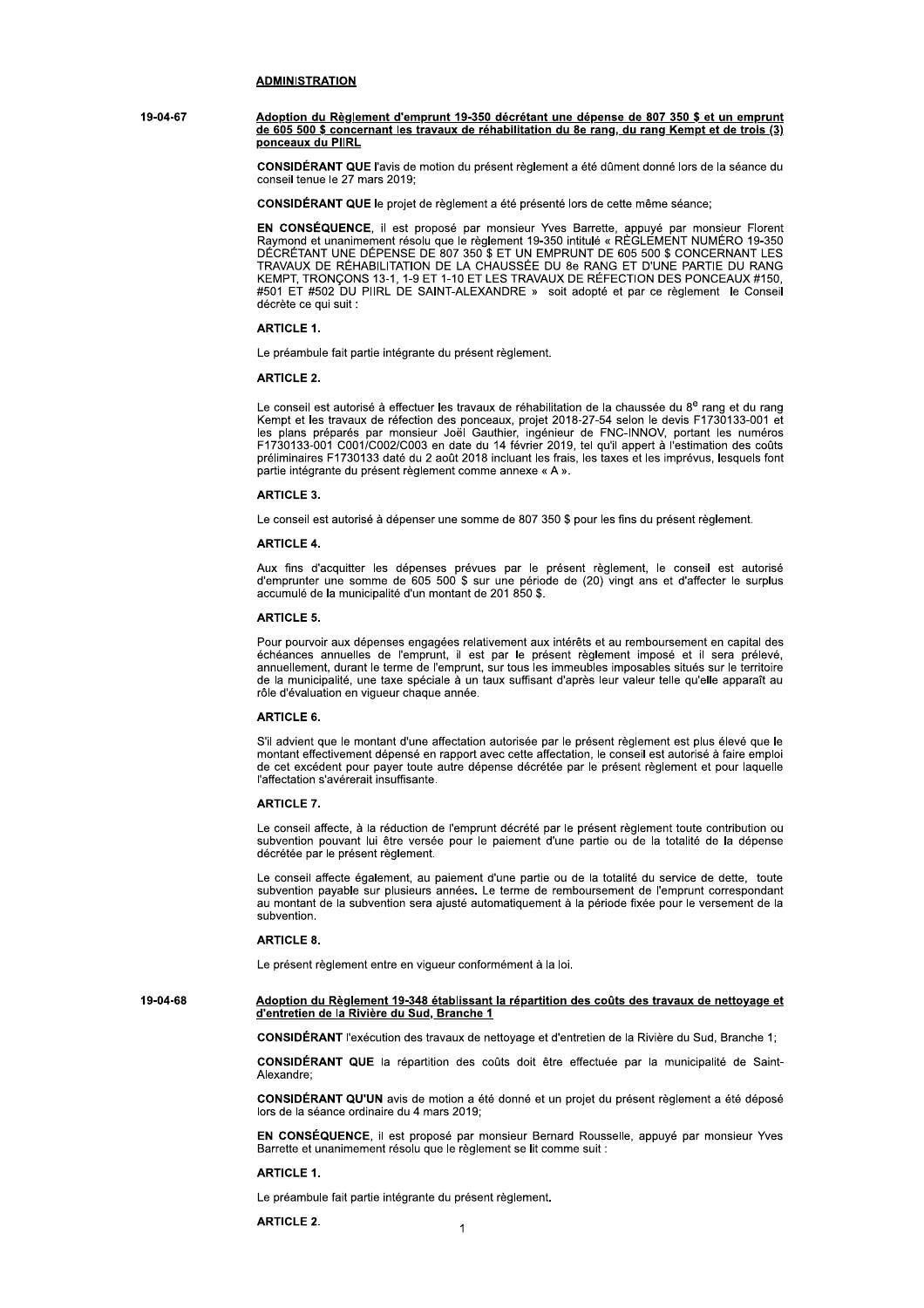Autoriser la directrice générale et secrétaire-trésorière à faire la répartition des coûts pour les travaux de nettovage et d'entretien de la Rivière du Sud. Branche 1 au montant de 36 877.93 \$ auprès des propriétaires concernés selon l'annexe A inclus au présent règlement.

# ARTICLE 3

Le coût total des factures de moins de 10 \$ par propriétaire est de 5,54 \$ et sera payé à même le fonds d'administration général et donc payé par l'ensemble des contribuables.

# **ARTICLE 3.**

Le présent règlement entrera en vigueur conformément à la Loi.

#### Avis de motion Avis de motion et dépôt du projet de Règlement no. 19-351 concernant le code d'éthique et de déontologie des élus municipaux

Monsieur Stéphane Vézina, conseiller

DONNE avis de motion, qu'il sera adopté, à une séance subséquente, le Règlement no.19-351 concernant le code d'éthique et de déontologie des élus municipaux;

PRÉSENTE ET DÉPOSE le projet de Règlement intitulé " Règlement no.19-351 concernant le code d'éthique et de déontologie des élus municipaux "

19-04-69 Annulation de plusieurs soldes résiduaires après la réalisation complète de l'objet des règlements d'emprunt de la Municipalité de Saint-Alexandre

> CONSIDÉRANT QUE la Municipalité de Saint-Alexandre a entièrement réalisé l'objet des règlements dont la liste apparaît à l'annexe, selon ce qui y était prévu:

CONSIDÉRANT QU'une partie de ces règlements a été financée de façon permanente;

CONSIDÉRANT QU'il existe pour chacun de ces règlements un solde non contracté du montant de l'emprunt approuvé par le ministre des Affaires municipales et de l'Occupation du territoire et qui ne peut être utilisé à d'autres fins:

CONSIDÉRANT QUE le financement de ces soldes n'est pas requis et que ces soldes ne devraient plus apparaître dans les registres du ministère;

CONSIDÉRANT QU'il y a lieu, à cette fin, de modifier les règlements d'emprunt identifiés à l'annexe pour aiuster les montants de la dépense et de l'emprunt et, s'il y a lieu, approprier une subvention ou une somme provenant du fonds général de la municipalité;

EN CONSÉQUENCE, il est proposé par monsieur Jean-François Berthiaume, appuyé par monsieur Yves Barrette et unanimement résolu :

QUE la Municipalité de Saint-Alexandre modifie les règlements identifiés à l'annexe de la facon suivante :

par le remplacement des montants de la dépense ou de l'emprunt par les montants indiqués sous les colonnes « nouveau montant de la dépense » et « nouveau montant de l'emprunt » de l'annexe:

QUE la Municipalité de Saint-Alexandre informe le ministère des Affaires municipales et de l'Occupation du territoire que le pouvoir d'emprunt des règlements identifiés à l'annexe ne sera pas utilisé en totalité en raison des modifications apportées à ces règlements par la présente résolution;

QUE la Municipalité de Saint-Alexandre demande au ministère d'annuler dans ses registres les soldes résiduaires mentionnés à l'annexe:

QU'une copie certifiée conforme de la présente résolution soit transmise au ministère des Affaires municipales et de l'Occupation du territoire.

19-04-70

### Signature d'une entente de fin d'emploi

Attendu qu'une rencontre a eu lieu le 27 mars et que le Conseil s'est entendu pour que le maire, monsieur Luc Mercier et la directrice générale, madame Michèle Bertrand concluent une entente de fin d'emploi avec madame Carine Gamache, secrétaire-réceptionniste:

Il est proposé par monsieur Yves Barrette, appuyé par monsieur Jean-Francois Berthiaume et unanimement résolu:

D' entériner et d'accepter l'entente de fin d'emploi intervenue entre madame Carine Gamache et la municipalité, signée par le maire, monsieur Luc Mercier et la directrice générale, madame Mchèle Bertrand pour et au nom de la Municipalité.

# **VOIRIE**

#### 19-04-71 Approbation pour travaux de voirie locale (PPA)

ATTENDU QUE le conseil a pris connaissance des modalités d'application du volet Projets particuliers d'amélioration (PPA) du Programme d'aide à la voirie locale (PAV);

ATTENDU QUE le formulaire de reddition de comptes V-0321 a été dûment rempli: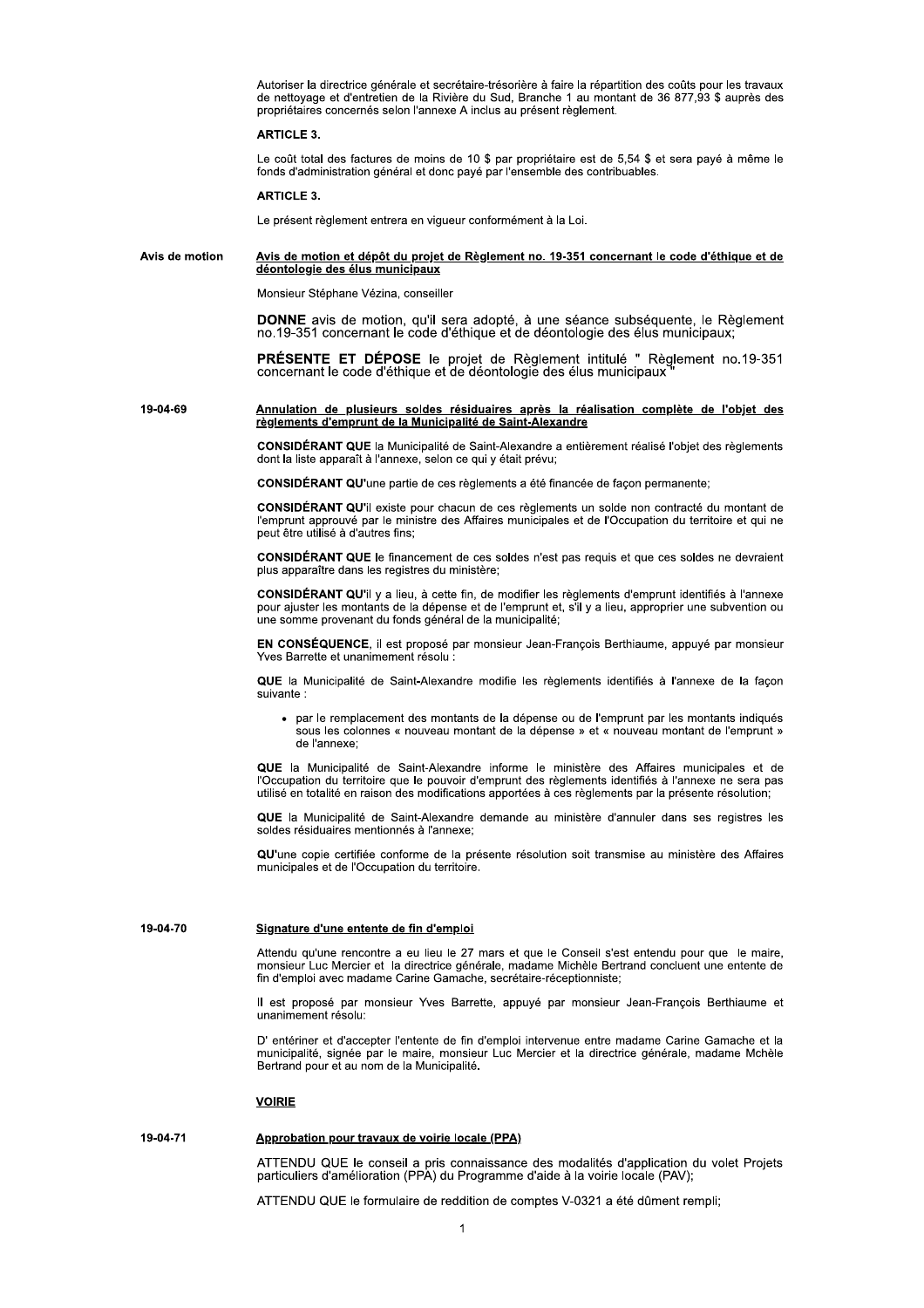ATTENDU QUE les travaux réalisés ou les frais inhérents sont admissibles au PAV;

ATTENDU QUE le réseau routier pour lequel une demande d'aide financière a été octroyée est de compétence municipale et admissible au PAV;

POUR CES MOTIFS et sur proposition de monsieur Bernard Rousselle, appuyé par monsieur Florent Raymond, il est unanimement résolu et adopté que le conseil de Saint-Alexandre approuve les dépenses de 11 296,65 \$ relatives aux travaux réalisés et frais inhérents<br>admissibles mentionnés sur le formulaire V-0321, conformément aux exigences du ministère des Transports du Québec.

#### Dépôt Rapport d'ouverture de soumissions - Réhabilitation de la chaussée du 8e rang et du rang Kempt et travaux de réfection de trois (3) ponceaux

La directrice générale donne rapport de l'ouverture des soumissions qui a eu lieu le 7 mars 2019 à 11 La uneculo generale qui un espoi de la Chance des sourissions qui a eu lleu e 7 mais 2019 à 11<br>h 00 ou immédiatement après pour le projet de "Réhabilitation de la chaussée du 8e rang et du rang<br>Kempt et travaux de réfectio

Les résultats sont tels que suit :

| Pavages Maska Inc.                                       | 680 341 70 \$ |
|----------------------------------------------------------|---------------|
| Construction Techroc Inc.                                | 744 902.33 \$ |
| MSA Infrastructure Inc.                                  | 758 000 00 \$ |
| Eurovia Québec Construction inc.                         | 835 186,45 \$ |
| Sintra inc. (Région Montérégie - Rive-Sud) 911 916,39 \$ |               |
|                                                          |               |

#### 19-04-72 Entretien des pelouses 2019

Il est proposé par monsieur Yves Barrette, appuyé par madame France Quintin Blum et unanimement résolu d'accepter l'offre de services de monsieur Jean-Claude Prud'homme pour l'entretien des terrains des loisirs au montant de 9 000,00 \$.

# ÉGOUT/AQUEDUC

#### 19-04-73 Adoption du Règlement 19-347 visant l'usage de l'eau potable

CONSIDÉRANT QU'un avis de motion a été donné et un projet du présent règlement a été présenté et déposé lors de la séance ordinaire du 4 mars 2019;

EN CONSÉQUENCE, il est proposé par monsieur Yves Barrette, appuyé par monsieur Florent Raymond et unanimement résolu d'adopter le règlement no. 19-347 visant l'usage de l'eau potable et décrète ce qui suit :

# 1. OBJECTIF DU RÈGLEMENT

Le présent règlement a pour objectif de régir l'utilisation de l'eau potable en vue de préserver la qualité et la quantité de la ressource.

# 2. DÉFINITION DES TERMES

« Arrosage automatique » désigne tout appareil d'arrosage, relié à l'aqueduc, actionné automatiquement, y compris les appareils électroniques ou souterrains.

« Arrosage manuel » désigne l'arrosage avec un boyau, relié au réseau de distribution, équipé d'une fermeture à relâchement tenu à la main pendant la période d'utilisation. Il comprend aussi l'arrosage à l'aide d'un récipient.

« Bâtiment » désigne toute construction utilisée ou destinée à être utilisée pour abriter ou recevoir des personnes, des animaux ou des choses.

« Compteur » ou « compteur d'eau » désigne un appareil servant à mesurer la consommation d'eau.

« Habitation » signifie tout bâtiment destiné à loger des êtres humains, comprenant, entre autres, les habitations unifamiliales et multifamiliales, les édifices à logements et les habitations intergénérationnelles.

« Immeuble » désigne le terrain les bâtiments et les améliorations

« Logement » désigne une suite servant ou destinée à servir de résidence à une ou plusieurs personnes, et qui comporte généralement des installations sanitaires de même que des installations pour préparer et consommer des repas, ainsi que pour dormir.

« Lot » signifie un fonds de terre identifié et délimité sur un plan de cadastre, fait et déposé conformément aux exigences du Code civil.

« Municipalité » désigne la Municipalité de Saint-Alexandre.

« Personne » comprend les personnes physiques et morales, les sociétés de personnes, les fiducies et les coopératives

Propriétaire » désigne en plus du propriétaire en titre, l'occupant, l'usager, le locataire, l'emphytéote, les personnes à charge ou tout autre usufruitier, l'un n'excluant pas nécessairement les autres

« Réseau de distribution » ou « Réseau de distribution de l'eau potable » désigne une conduite. un ensemble de conduites ou toute installation ou tout équipement servant à distribuer de l'eau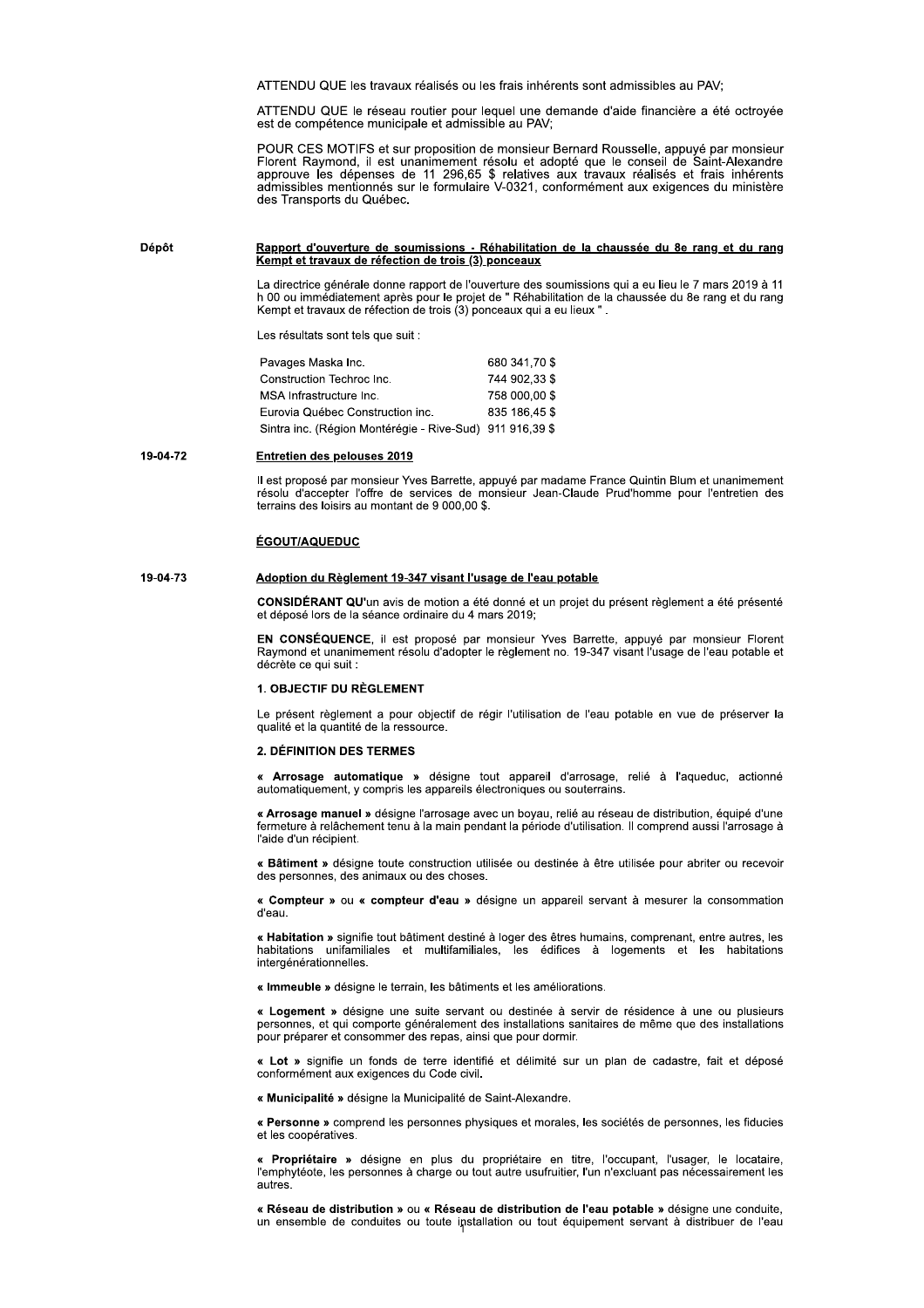destinée à la consommation humaine, aussi appelé « Réseau d'aqueduc». Est cependant exclue, dans le cas d'un bâtiment raccordé à un réseau de distribution, toute tuyauterie intérieure.

« Robinet d'arrêt extérieur » désigne un dispositif installé par la Municipalité à l'extérieur d'un bâtiment, à la limite de la propriété, sur le branchement de service, servant à interrompre l'alimentation d'eau de ce bâtiment.

« Tuyauterie intérieure » désigne l'installation à l'intérieur d'un bâtiment, à partir du robinet d'arrêt intérieure

« Robinet d'arrêt intérieure » désigne un dispositif installé à l'intérieur d'un bâtiment et servant à interrompre l'alimentation en eau de ce bâtiment.

# 3. CHAMPS D'APPLICATION

Ce rèalement fixe les normes d'utilisation de l'eau potable provenant du réseau de distribution de l'eau potable de la municipalité et s'applique à l'ensemble du territoire desservi de la municipalité.

# 4. RESPONSABILITÉS D'APPLICATION DES MESURES

L'application du présent règlement est la responsabilité du fonctionnaire désigné soit l'inspecteur municipal ou son représentant.

# 5. POUVOIRS GÉNÉRAUX DE LA MUNICIPALITÉ

### 5.1 Empêchement à l'exécution des tâches

Quiconque empêche un employé de la Municipalité ou une autre personne à son service de faire des travaux de réparation, de lecture ou de vérification, le gêne ou le dérange dans l'exercice de ses pouvoirs, ou endommage de quelque façon que ce soit le réseau de distribution, ses appareils ou<br>accessoires, entrave ou empêche le fonctionnement du réseau de distribution de l'eau potable, des accessoires ou des appareils en dépendant, est responsable des dommages aux équipements précédemment mentionnés en raison de ses actes, contrevient au présent règlement et se rend passible des peines prévues par le présent règlement.

## 5.2 Droit d'entrée

Les employés spécifiquement désignés par la Municipalité ont le droit de visite entre 7 h 00 et 19 h 00 (art. 492 C.m.), en tout lieu public ou privé, dans ou hors des limites de la municipalité et d'y rester aussi longtemps qu'il est nécessaire afin d'exécuter une réparation ou de constater si les dispositions du présent règlement ont été observées. Toute collaboration requise doit leur être donnée pour leur faciliter l'accès. Ces employés doivent avoir sur eux et exhiber, lorsqu'ils en sont requis, une pièce d'identité délivrée par la Municipalité. De plus, ces employés ont accès, à l'intérieur des bâtiments, aux robinets d'arrêt intérieures.

### 5.3 Fermeture de l'entrée d'eau

Les employés municipaux autorisés à cet effet ont le droit de fermer l'entrée d'eau pour effectuer des réparations au réseau de distribution, sans que la Municipalité soit responsable de tout dommage résultant de ces interruptions; les employés doivent cependant avertir par tout moyen raisonnable les consommateurs affectés, sauf en cas d'urgence.

### 5.4 Pression et débit d'eau - Réducteur de pression obligatoire

Quel que soit le type de raccordement, la Municipalité ne garantit pas un service ininterrompu ni une pression ou un débit déterminé; personne ne peut refuser de payer un compte partiellement ou<br>totalement à cause d'une insuffisance d'eau, et ce, quelle qu'en soit la cause. Un réducteur de<br>pression avec manomètre reconnu C lequel devra être maintenu en bon état de fonctionnement. La Municipalité n'est pas responsable des dommages causés par une pression trop forte ou trop faible.

La Municipalité n'est pas responsable des pertes ou des dommages occasionnés par une interruption ou une insuffisance d'approvisionnement en eau,. De plus, la Municipalité peut prendre les mesures récessaires pour restreindre la consommation si les réserves d'eau deviennent insuffisantes. Dans<br>de tels cas, la Municipalité peut fournir l'eau avec préférence accordée aux immeubles qu'elle juge prioritaires, avant de fournir les propriétaires privés reliés au réseau de distribution d'eau potable.

# 5.5 Demande de plans

La Municipalité peut exiger qu'on lui fournisse un ou des plans de la tuyauterie intérieure d'un bâtiment ou les détails du fonctionnement d'un appareil utilisant l'eau du réseau de distribution d'eau potable de la municipalité.

# 6. UTILISATION DES INFRASTRUCTURES ET ÉQUIPEMENTS D'EAU

### 6.1 Code de plomberie

La conception et l'exécution de tous travaux relatifs à un système de plomberie, exécutés à compter de l'entrée en vigueur du présent règlement, doivent être conformes au Code de construction du<br>Québec, chapitre III — Plomberie, et du Code de sécurité du Québec, chapitre I — Plomberie, dernières versions

Les modifications apportées aux codes mentionnés au premier alinéa feront partie du présent règlement au terme d'une résolution suivant l'article 6 de la Loi sur les compétences municipales.

### 6.2 Climatisation, réfrigération et compresseurs

Il est interdit d'installer tout système de climatisation ou de réfrigération utilisant l'eau potable. Tout système de ce type, installé avant l'entrée en viqueur de ce règlement, doit être remplacé par un système n'utilisant pas l'eau potable.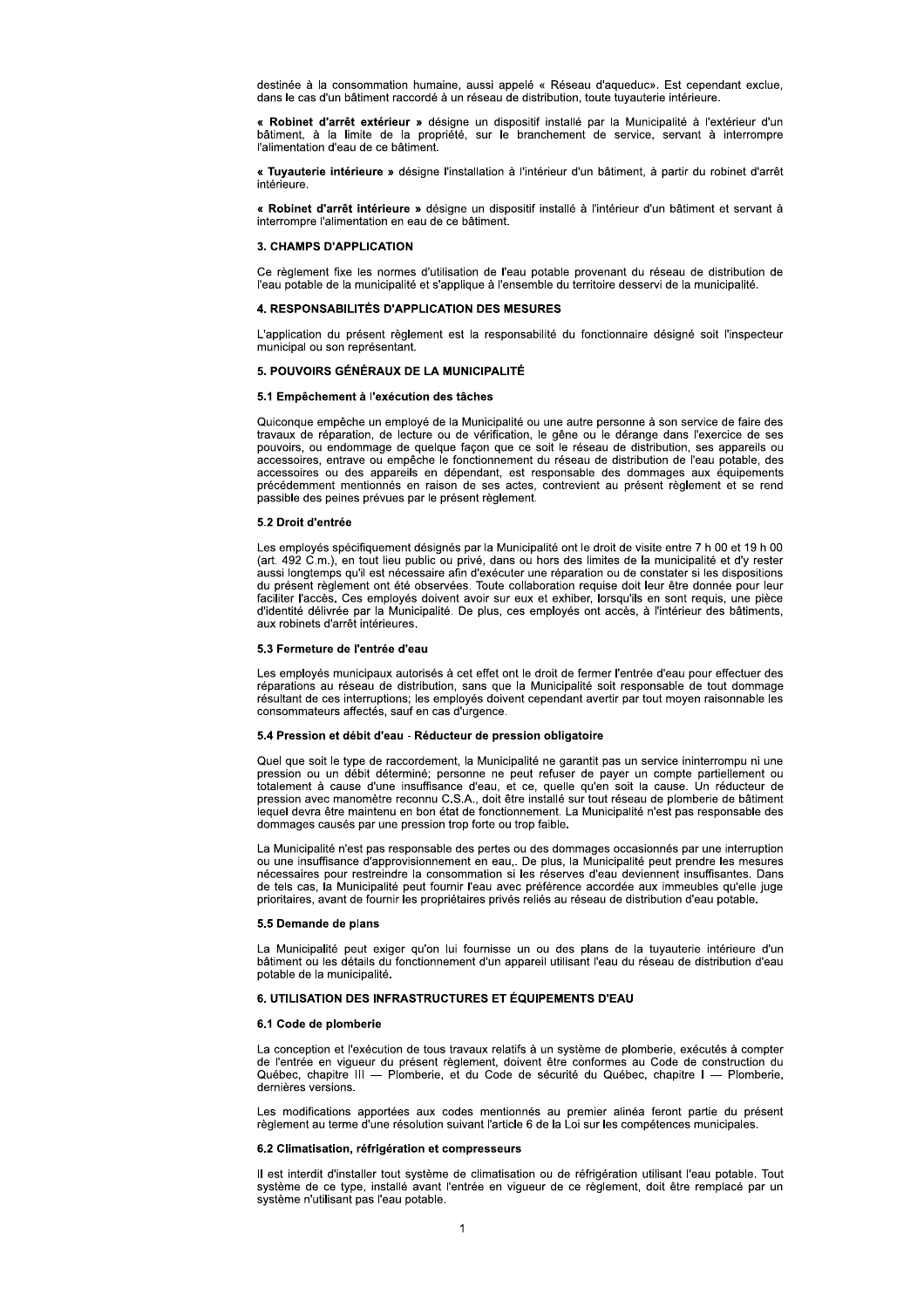Malgré le premier alinéa de cet article, il est permis d'utiliser un système de climatisation ou de réfrigération lorsqu'il est relié à une boucle de recirculation d'eau sur laquelle un entretien réqulier est réalisé.

Il est interdit d'installer tout compresseur utilisant l'eau potable. Tout compresseur de ce type, installé avant l'entrée en vigueur de ce règlement, doit être remplacé par un compresseur n'utilisant pas l'eau potable.

Malgré le troisième alinéa de cet article, il est permis d'utiliser un compresseur lorsqu'il est relié à une boucle de recirculation d'eau sur laquelle un entretien régulier est réalisé

### 6.3 Utilisation des bornes d'incendie et des vannes du réseau municipal

Les bornes d'incendie sont utilisées que par les employés de la Municipalité autorisés à cet effet. Toute autre personne ne pourra ouvrir, fermer, manipuler ou opérer une borne d'incendie ou une vanne sur la conduite d'alimentation d'une borne d'incendie sans l'autorisation de la Municipalité.

L'ouverture et la fermeture des bornes d'incendie doivent se faire conformément à la procédure prescrite par la Municipalité. Un dispositif anti refoulement doit être utilisé afin d'éliminer les possibilités de refoulement ou de siphonage.

### 6.4 Remplacement, déplacement et disjonction d'un branchement de service

Toute personne doit aviser la personne chargée de l'application du règlement avant de disjoindre, de remplacer ou de déplacer tout branchement de service. Elle doit obtenir de la Municipalité un permis, payer les frais d'excavation et de réparation de la coupe ainsi que les autres frais engagés par cette disjonction, ce remplacement ou ce déplacement que la Municipalité peut établir dans un règlement de tarification

Il en sera de même pour les branchements de service alimentant un système de gicleurs automatiques

# 6.5 Défectuosité d'un tuyau d'approvisionnement

Tout occupant d'un bâtiment doit aviser la personne chargée de l'application du règlement aussitôt qu'il entend un bruit anormal ou constate une irrégularité quelconque sur le branchement de service. Les employés de la Municipalité pourront alors localiser la défectuosité et la réparer. Si la défectuosité se situe sur la tuyauterie privée entre le robinet d'arrêt et le compteur ou entre le robinet d'arrêt et le robinet d'arrêt intérieure du bâtiment, s'il n'y a pas de compteur ou si le compteur est installé dans une chambre près de la ligne de rue, la Municipalité avise alors le propriétaire de faire la réparation dans un délai de 15 jours.

# 6.6 Tuyauterie et appareils situés à l'intérieur ou à l'extérieur d'un bâtiment

Une installation de plomberie, dans un bâtiment ou dans un équipement destiné à l'usage du public, doit être maintenue en bon état de fonctionnement, de sécurité et de salubrité de manière à ce que l'eau qui lui est fourni ne soit pas gaspillée ou mal employée..

#### **6.7 Raccordements**

a) Il est interdit de raccorder la tuyauterie d'un logement ou d'un bâtiment approvisionné en eau par le réseau de distribution d'eau potable municipal à un autre logement ou bâtiment situé sur un autre lot.

b) Il est interdit, pour le propriétaire ou l'occupant d'un logement ou d'un bâtiment approvisionné en eau par le réseau de distribution d'eau potable municipal, de fournir cette eau à d'autres logements ou bâtiments ou de s'en servir autrement que pour l'usage du logement ou du bâtiment.

c) Il est interdit de raccorder tout système privé à un réseau de distribution d'eau potable municipal ou à un système de plomberie desservi par le réseau de distribution d'eau potable municipal.

### 6.8 Urinoirs à chasse automatique munis d'un réservoir de purge

Il est interdit d'installer tout urinoir à chasse automatique muni d'un réservoir de purge utilisant l'eau potable. Tout urinoir de ce type installé avant l'entrée en vigueur de ce règlement doit être remplacé par un urinoir à chasse manuelle ou à détection de présence.

# 7. UTILISATIONS INTÉRIEURES ET EXTÉRIEURES

# 7.1 Remplissage de citerne

Toute personne qui désire remplir une citerne d'eau à même le réseau de distribution d'eau potable de la municipalité doit le faire avec l'approbation de la personne chargée de l'application du règlement<br>et à l'endroit que cette dernière désigne, conformément aux règles édictées par celle-ci, selon le tarif en vigueur. De plus, un dispositif anti refoulement doit être utilisé afin d'éliminer les possibilités de<br>refoulement ou de siphonage.

# 7.2 Arrosage manuel de la végétation

L'arrosage manuel, d'un jardin, d'un potager, d'une boîte à fleurs, d'une jardinière, d'une plate-bande, d'un arbre et d'un arbuste est permis en tout temps.

# 7.2.1 Périodes d'arrosage des pelouses et autres végétaux

L'arrosage des pelouses, haies, arbres, arbustes ou autres végétaux distribué par des asperseurs amovibles, par des tuyaux poreux ou par un système goutte à goutte est permis uniquement de 20 h et 23 h les jours suivants :

a) un jour où la date est un chiffre pair pour l'occupant d'une habitation dont l'adresse est un chiffre pair:

b) un jour où la date est un chiffre impair pour l'occupant d'une habitation dont l'adresse est un chiffre impair.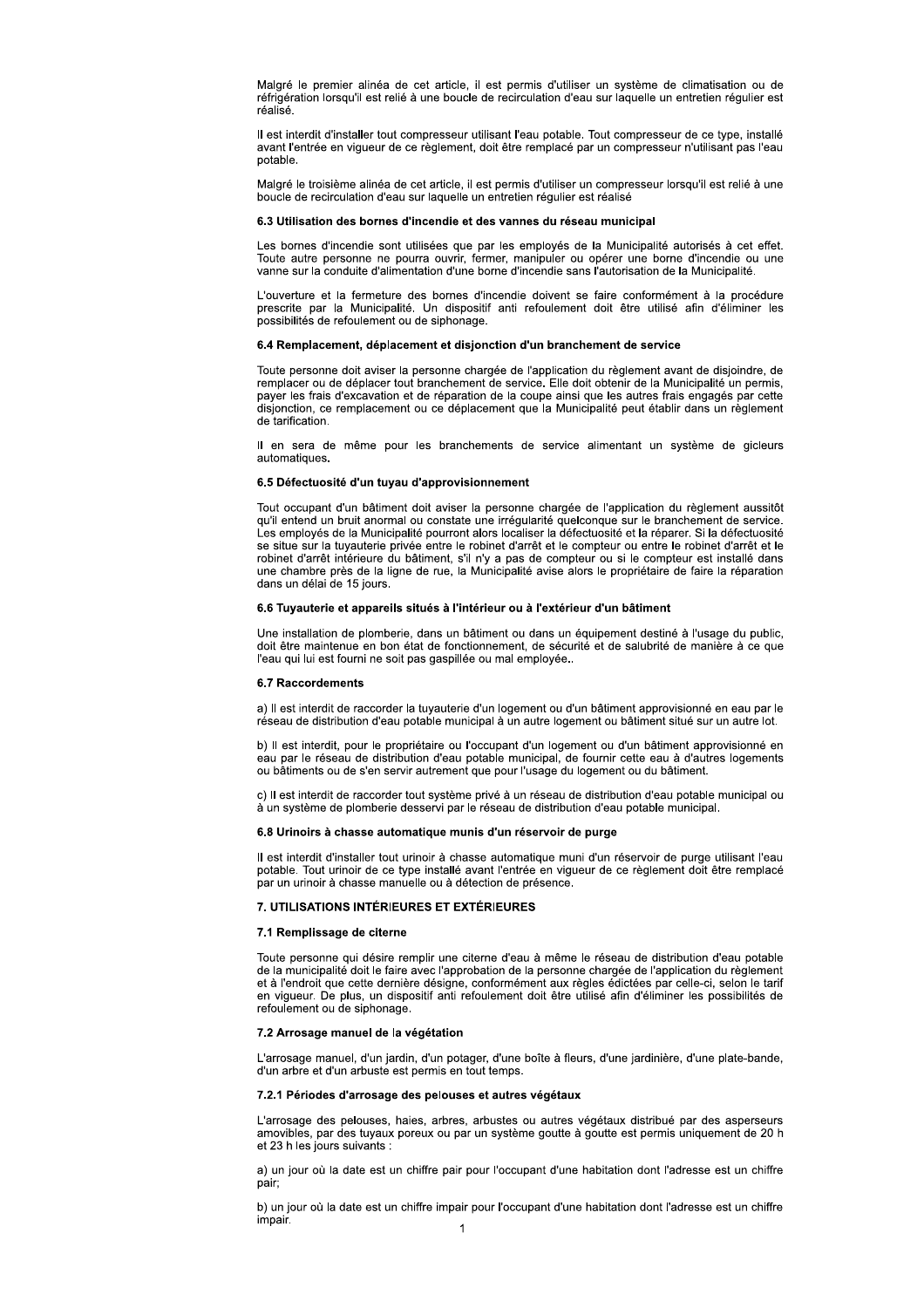Quant aux systèmes d'arrosage automatique, il est permis d'arroser uniquement de 20 h à 23 h.

# 7.2.2 Systèmes d'arrosage automatique

Un système d'arrosage automatique doit être équipé des dispositifs suivants :

a) une vanne électrique destinée à être mise en œuvre par un dispositif de pilotage électrique et servant à la commande automatique de l'arrosage ou du cycle d'arrosage. une poignée ou un robinetvanne à fermeture manuelle servant exclusivement en cas de bris. de mauvais fonctionnement ou pour tout autre cas jugé urgent. La poignée ou le robinet-vanne doit être accessible de l'extérieur.

Toutefois, un système d'arrosage automatique, installé avant l'entrée en vigueur de ce règlement et incompatible avec les exigences de cet article, peut être utilisé, mais doit être mis à niveau, remplacé ou mis hors service.

## 7.2.3 Nouvelle pelouse et nouvel aménagement

Malgré l'article 7.2.1, il est permis d'arroser tous les jours aux heures prévues à l'article 7.2.1, une nouvelle pelouse, une nouvelle plantation d'arbres ou d'arbustes et un nouvel aménagement paysager pour une période de 15 jours suivant le début des travaux d'ensemencement, de plantation ou d'installation de gazon en plaques.

L'arrosage d'une pelouse implantée à l'aide de gazon en plagues est permis en tout temps pendant la journée de son installation.

Les propriétaires qui arrosent une nouvelle pelouse, une nouvelle plantation d'arbres ou d'arbustes ou un nouvel aménagement paysager, durant cette période, doivent produire les preuves d'achat des végétaux ou des semences concernées sur demande d'une personne responsable de l'application du présent règlement.

# 7.2.4 Ruissellement de l'eau

Il est interdit à toute personne d'utiliser de façon délibérée un équipement d'arrosage de façon telle que l'eau s'écoule dans la rue ou sur les propriétés voisines. Toutefois, une certaine tolérance sera accordée pour tenir compte des effets du vent.

### 7.3 Piscine et spa

Le remplissage d'une piscine ou d'un spa est interdit de 5 h à 20 h. Toutefois, il est permis d'utiliser l'eau de l'aqueduc à l'occasion du montage d'une nouvelle piscine pour maintenir la forme de la structure

L'usage de l'eau de l'aqueduc pour toute nouvelle piscine résidentielle, à d'autres fins que celles mentionnées dans le présent règlement, est interdit.

# 7.4 Véhicules, entrées d'automobiles, trottoirs, rues, patios ou murs extérieurs d'un bâtiment

Le lavage des véhicules est permis en tout temps à la condition d'utiliser un seau de lavage ou un boyau d'arrosage équipé d'une fermeture à relâchement tenu à la main pendant la période d'utilisation. Le lavage des entrées d'automobiles, des trottoirs est strictement interdit.

Le lavage des patios ou des murs extérieurs d'un bâtiment est permis lors de travaux de peinture, de construction, de rénovation ou d'aménagement paysager justifiant le nettoyage sauf en période d'interdiction.

Il est strictement interdit en tout temps d'utiliser l'eau potable pour faire fondre la neige ou la glace des entrées d'automobiles, des terrains, des patios ou des trottoirs.

### 7.5 Lave-auto

Tout lave-auto automatique qui utilise l'eau de l'aqueduc doit être muni d'un système fonctionnel de récupération, de recyclage et de recirculation de l'eau utilisée pour le lavage des véhicules.

Le propriétaire ou l'exploitant d'un laye-auto automatique doit se conformer au premier alinéa et obtenir l'autorisation de la municipalité.

# 7.6 Bassins paysagers

Tout ensemble de bassins paysagers, comprenant ou non des jets d'eau ou une cascade ainsi que des fontaines, dont le remplissage initial et la mise à niveau sont assurés par l'aqueduc, doit être muni d'un système fonctionnel assurant la recirculation de l'eau. L'alimentation continue en eau potable est interdite.

# 7.7 Jeu d'eau

Tout jeu d'eau doit être muni d'un système de déclenchement sur appel. L'alimentation continue en eau potable est interdite.

# 7.8 Purges continues

Il est interdit de laisser couler l'eau, sauf si la personne chargée de l'application du présent règlement l'autorise explicitement, et ce, dans certains cas particuliers uniquement.

# 7.9 Utilisation agricole

Il est strictement interdit d'utiliser l'eau potable pour l'irrigation agricole et pour tout autre utilisation pour fin agricole, à moins qu'un compteur d'eau ne soit installé sur la conduite d'approvisionnement et que la Municipalité l'ait autorisé...

7.10 Source d'énergie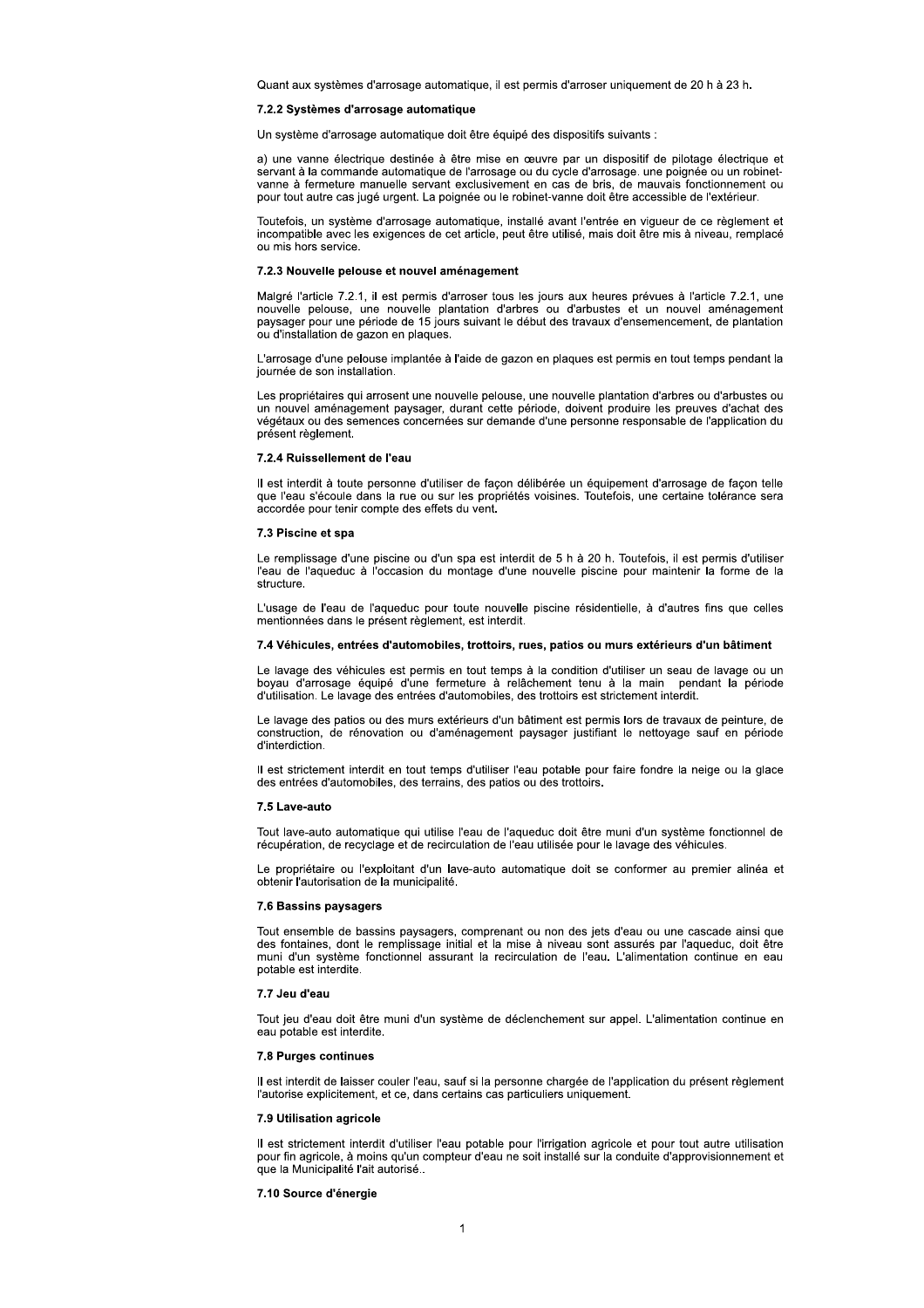Il est interdit de se servir de la pression ou du débit du réseau de distribution de l'eau potable comme source d'énergie ou pour actionner une machine quelconque.

### 7.11 Interdiction d'arrosage

La personne chargée de l'application du règlement peut, pour cause de sécheresse, de bris majeurs de conduites d'aqueduc municipales et lorsqu'il est nécessaire de procéder au remplissage des réservoirs municipaux, par avis public, interdire dans un secteur donné et pendant une période déterminée, à toute personne d'arroser des pelouses, des arbres et des arbustes, de procéder au<br>remplissage des piscines ainsi que de laver les véhicules ou d'utiliser de l'eau à l'extérieur, peu importe la raison. Toutefois, cette interdiction ne touche pas l'arrosage manuel des potagers et des plantes comestibles, en terre ou en pot, des jardins, des fleurs et des autres végétaux

Dans le cas de nouvelles pelouses, de nouvelles plantations d'arbres ou d'arbustes, ou de remplissage de nouvelles piscines, une autorisation peut être obtenue de l'autorité compétente si les circonstances climatiques ou les réserves d'eau le permettent.

# 8. COÛTS, INFRACTIONS ET PÉNALITÉS

# 8.1 Interdictions

Il est interdit de modifier les installations et de nuire au fonctionnement de tous les dispositifs et accessoires fournis ou exigés par la Municipalité, de contaminer l'eau dans le réseau de distribution ou les réservoirs, sans quoi les contrevenants s'exposent aux poursuites pénales appropriées.

# 8.2 Coût de travaux de réfection

Si le propriétaire exige que son entrée d'eau soit reconstruite ou remplacée par une de plus grand diamètre, ou qu'elle soit installée plus profondément dans le sol, le coût de cette reconstruction ou de cette réfection sera assumé par ledit propriétaire qui devra, avant que les travaux soient entrepris, déposer au bureau du trésorier de la Municipalité le montant estimé du coût de tels travaux. Le coût réel final et les frais seront rajustés après la fin des travaux.

# 8.3 Avis

Pour tout avis ou plainte concernant un ou des objets du présent règlement, le consommateur ou son représentant autorisé peut aviser verbalement ou par écrit la personne chargée de l'application du règlement pour tout ce qui concerne la distribution et la fourniture de l'eau et s'adresser au bureau du trésorier de la Municipalité en ce qui a trait à la facturation de l'eau.

## 8.4 Pénalités

Quiconque contrevient à une disposition du présent règlement commet une infraction et est passible :

a) s'il s'agit d'une personne physique :

- · d'une amende de 100 \$ à 300 \$ pour une première infraction;
- d'une amende de 300 \$ à 500 \$ pour une première récidive;<br>■ d'une amende de 300 \$ à 500 \$ pour une première récidive;<br>■ d'une amende de 500 \$ à 1 000 \$ pour toute récidive additionnelle.
- 

b) s'il s'agit d'une personne morale :

- d'une amende de 200 \$ à 600 \$ pour une première infraction;<br>- d'une amende de 600 \$ à 1 000 \$ pour une première récidive;
- 
- d'une amende de 1 000 \$ à 2 000 \$ pour toute récidive additionnelle.

Dans tous les cas, les frais s'ajoutent à l'amende.

Si l'infraction est continue, le contrevenant sera présumé commettre autant d'infractions qu'il y a de jours dans la durée de cette infraction.

Les dispositions du Code de procédure pénale s'appliquent lors de toute poursuite intentée en vertu du présent règlement.

# 8.5 Délivrance d'un constat d'infraction

La personne chargée de l'application du présent règlement est autorisée à délivrer un constat d'infraction relatif à toute infraction au présent règlement.

### 8.6 Ordonnance

Dans le cas où un tribunal prononce une sentence quant à une infraction dont l'obiet est contraire aux normes du présent règlement, il peut, en sus de l'amende et des frais prévus à l'article 8.4, ordonner que de telles infractions soient, dans le délai qu'il fixe, éliminées par le contrevenant et que, à défaut par le contrevenant de s'exécuter dans ledit délai, ladite infraction soit éliminée par des travaux appropriés exécutés par la Municipalité aux frais du contrevenant.

# 9 ENTRÉE EN VIGUEUR

Le présent règlement entrera en vigueur conformément à la loi.

#### Avis de motion et dépôt du projet de Règlement no. 19-342 visant le raccordement de tout Avis de motion immeuble au réseau de distribution de l'eau potable et visant l'installation et l'entretien des compteurs d'eau

# Monsieur Stéphane Vézina, conseiller

DONNE avis de motion, qu'il sera adopté, à une séance subséquente, le Règlement no. 19-342 visant le raccordement de tout immeuble au réseau de distribution de l'eau potable et visant l'installation et l'entretien des compteurs d'eau;